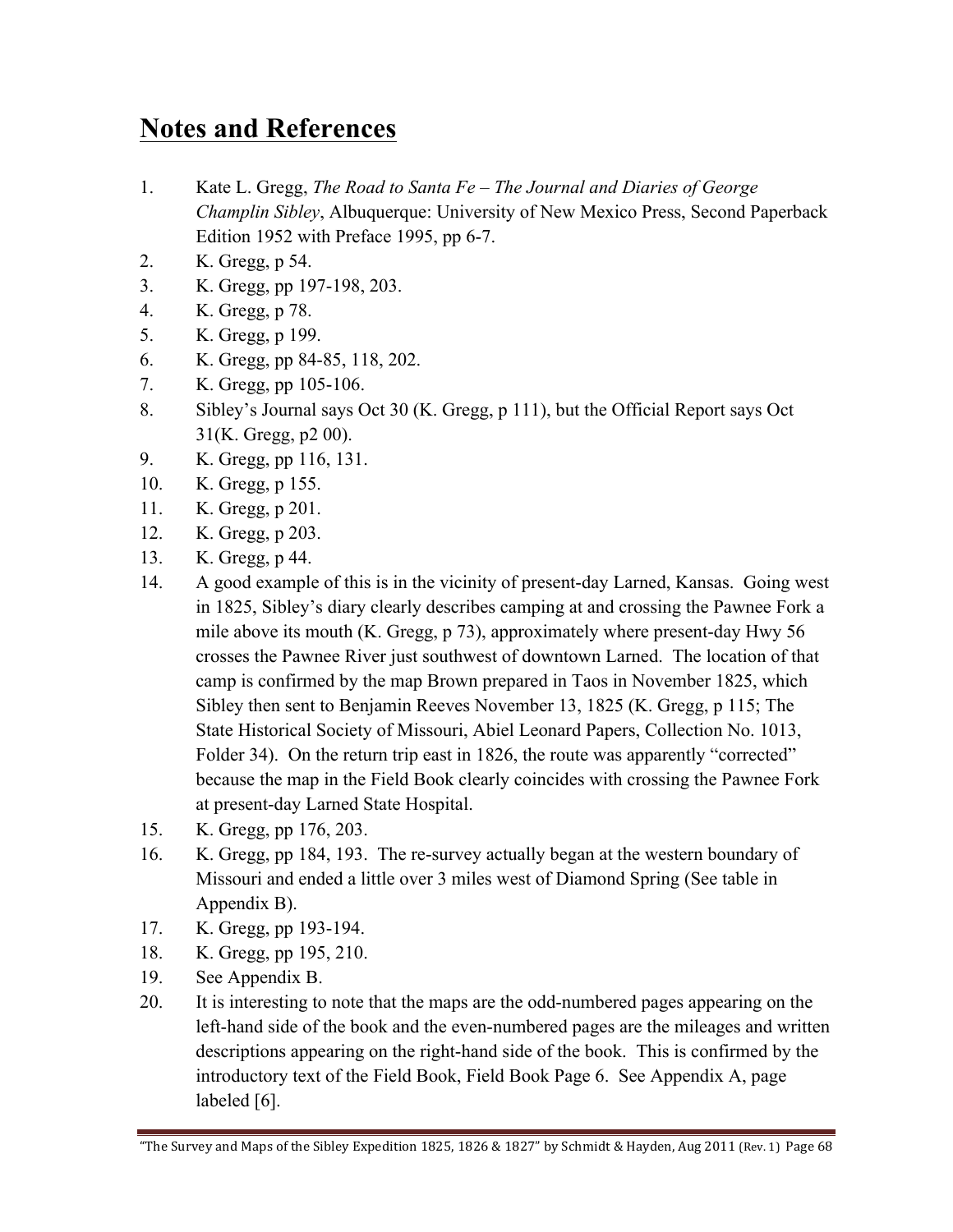- 21. Introductory Text of Field Book, Field Book Pages 5. See Appendix A, page labeled [5].
- 22. Introductory Text of Field Book, Field Book Pages 6. See Appendix A, page labeled [6].
- 23. K. Gregg, pp 16-17 and http://en.wikipedia.org/wiki/Joseph\_C.\_Brown. The survey of St. Louis was actually performed by Brown 1815 -1818.
- 24. Hardy Peacock, *Everything Has to Start Somewhere…,* Arkansas Oil Marketers Association, Summer 2003.
- 25. K. Gregg, p 175.
- 26. Surveyor Brown used a four pole Gunter's Chain**<sup>22</sup>** which was 66 feet long, there being 80 chains per mile. The chain had 100 links with a tag or tally every 10 links. For accurate chaining, the chain had to be pulled taut and level, with no twisting of the chain. The distance between points had to be accurately marked, and distances had to be measured along straight line segments with the bearing of the straight line segment recorded. If a change in direction was required, a "turning point" had to be established and the bearing of the next line segment determined. While sounding simple enough, accurate chaining, particularly over long distances and across country, is not easy to accomplish.
- 27. Bearings are horizontal angles stated in Degrees, Minutes, and Seconds from a north-south line; for example, a bearing of S38°45'10"W would be along a line running at an angle of 38 degrees 45 minutes 10 seconds west of due south. There are 360 degrees in a full circle, 60 minutes in a degree, and 60 seconds in a minute. Bearings were determined using a surveyor's compass. The compass would be setup at a "turning point" in the survey, and sighted along the next straight-line segment to be chained. The compass would be read to determine the bearing of the line. The compass bearing would have to be corrected for magnetic declination, the difference between magnetic north and true north. Magnetic north varies depending on your location on the earth. The compass most likely could be read directly to 30 minutes and estimated with a device called a vernier to perhaps 5 minutes (personal correspondence with Steve Brosemer, Registered Land Surveyor). Great care was required to obtain consistently accurate determinations of bearings.
- 28. William H. Goetzmann, *Army Exploration in the American West*, New Haven: Yale University Press, 1959, Appendix C, p 451. [Special thanks to Mr. Andre Dumont, Dumont Maps and Books of the West, for identifying this reference.] Also see Appendix C of this Report.
- 29. See Appendix C of this Report.
- 30. The quote by Archibald Gamble is from K. Gregg, p 228. The 1808 Treaty established the western boundary of the Osage lands as "…beginning at Fort Clark, on the Missouri, five miles [along the Missouri] above Fire Prairie, and running thence a due south course to the river Arkansas…" (*Indian Affairs: Law and Treaties, Vol. II, Treaties*, Compiled and edited by Charles J. Kappler, Washington,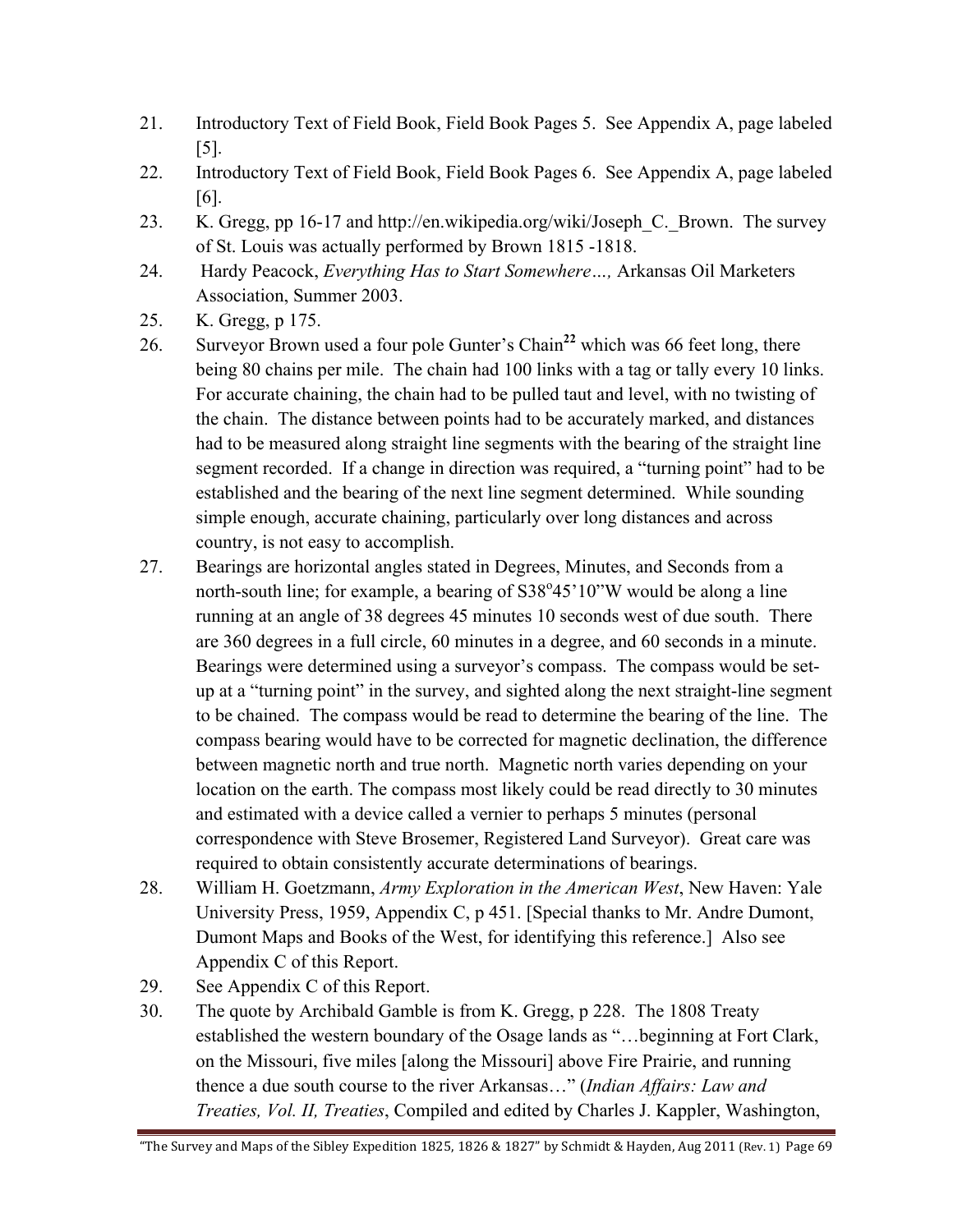Government Printing Office ,1904, "Treaty With the Osage, 1808. --- Nov. 10, 1808/7 Stat., 107./Ratified Apr. 28, 1810"). "Joseph C. Brown, Deputy surveyor, under instruction from William C. Rector, Surveyor General of Missouri and Illinois, surveyed the Osage Indian line of 1808 from Fort Clark to the Arkansas River. He had Archibald Gamble assigned to assist him as an assistant surveyor. Brown and Gamble with John A. Taylor, Rueben M. Hatton, Wm. Hatton, Jahoyda Martin, David Briggs, Andres Hunter, Solomon Wells, Owen Wingfield and Andrew Harrison, as chainmen, markers, pack-horsemen and hunters, at one dollar per day each, commenced the survey at Fort Clark, on the  $15<sup>th</sup>$  day of August, and reached the Arkansas River October 16, 1816." (John L. Thomas, "*Some Historic Lines in Missouri*", Missouri Historical Review, Vol. 3, No.3, April 1909, pp 216-217). John L. Thomas apparently had some very detailed information for his April 1909 article. However, we have not been able to find any records from the survey. "The suggestion that it [Osage Line of 1808] be run and some adjustment made in the difficulties between the Osage, Cherokees and Quapaws was made by [William] Clark, [Ninian] Edwards and August Chouteau in 1816." Further, it was stated that the "… Osage boundary line strikes the [Arkansaw] river at Frog Bayou…" However there is no reference to the line actually being surveyed. (*Before the Indian Claims Commission, The Osage Nation of Indians, Petitioner, v. The United States of America*, *Defendant*, Docket Nos. 106-106 (Consolidated), Decided Sept 20, 1968, 19 Ind. Cl. Comm 477.) [As an aside, this latter reference is a fascinating history of the Osage Nation, describing location of villages, hunting grounds, population, treaties, cessations, extent of the buffalo, and so forth from time immemorial.] Pending discovery of specific information which defines the location of the Osage line, the 'point of commencement' stated in the text of this report appears to fit the available data.

- 31. North-south on the Field Book maps is indicated as being parallel to the western boundary of Missouri.
- 32. Topographic map of Sibley, MO area with the location of the Osage Trace plotted thereon, provided to the Authors by Mr. James Harlan, Dept. of Geography, University of Missouri at Columbia, August 4, 2011.
- 33. This comparison is not exactly correct (although nearly so) because of the curvature of the earth and the way the Field Book maps are drawn; nevertheless, it is indicative of the remarkable overall accuracy of the survey.
- 34. Map is available at: http://memory.loc.gov/cgibin/map\_item.pl?data=/home/www/data/gmd/gmd405/g4052/g4052s/ct000190.sid& itemLink=r?ammem/gmd:@field%28NUMBER+@band%28g4052s+ct000190%29 %29&title=[Santa+Fe+route].&style=gmd&legend
- 35. "…surveyor Brown prepared at least seven maps of the Santa Fe Road, only five of which have been located. The five known maps vary in content and presentation from each other and include the three that accompanied the official report of 1827, a

<sup>&</sup>quot;The Survey and Maps of the Sibley Expedition 1825, 1826 & 1827" by Schmidt & Hayden, Aug 2011 (Rev. 1) Page 70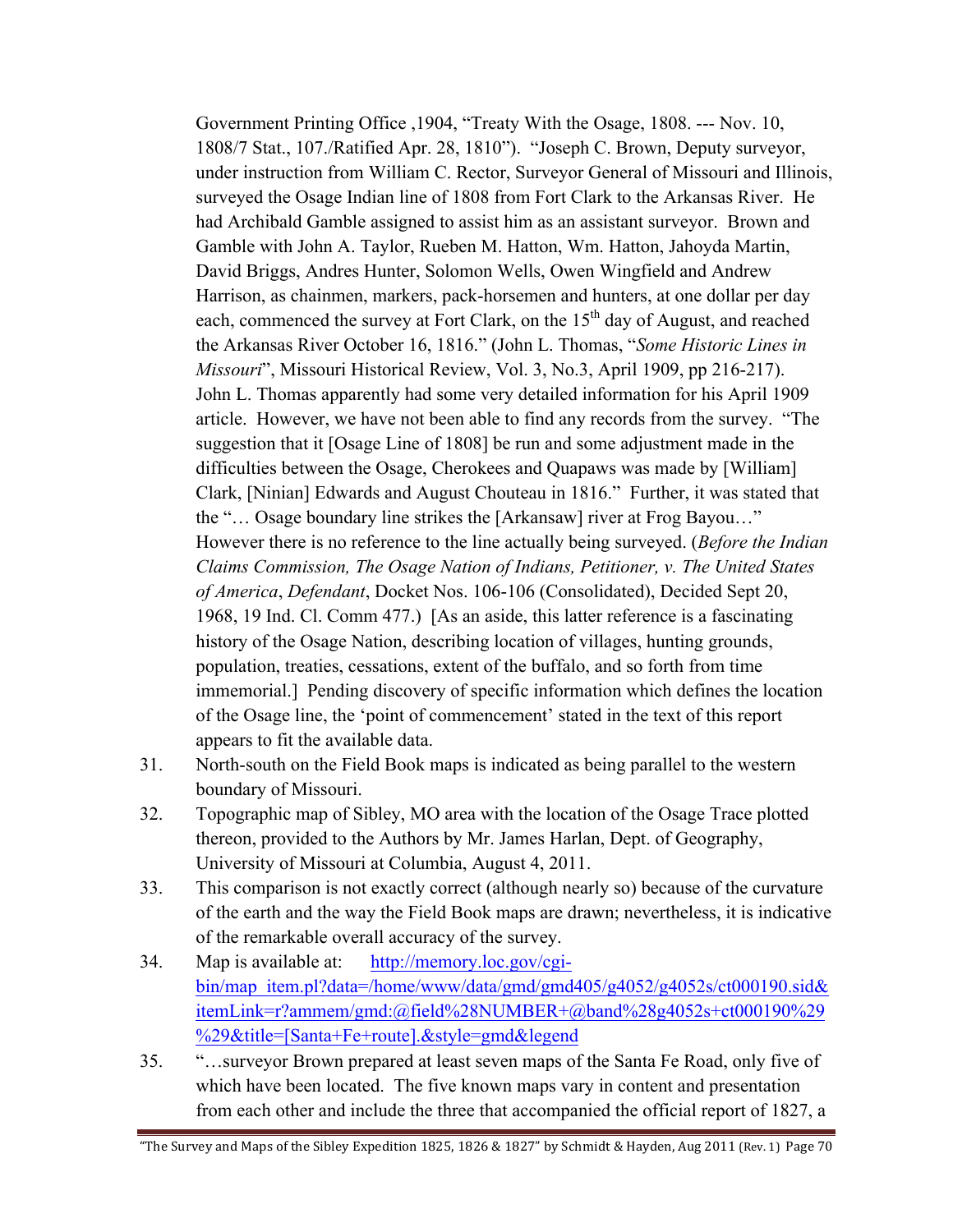sectional map sent to Commissioner Benjamin Reeves in November 1825 from Taos, and a map drawn by Brown for Sibley after the arrival of the surveying team in Taos, New Mexico, on October 30, 1825. The latter map [Appendix F] was Brown's first map of the Santa Fe Road [and] was recently [1975] uncovered in the cartographic collections of the Library of Congress where it had remained unidentified as to purpose or author since its purchase in 1937 from Goodspeed's in Boston…..This map [Appendix F] shows the route followed by the commissioners on their outbound journey from Fort Osage which ended with Sibley's arrival in Taos on October 30, 1825…The three manuscript maps submitted with the official report of 1827 show the final route of the Santa Fe Road following Sibley and Brown's resurvey and marking. Preserved in the Cartographic Archive Division of the National Archives, these maps are drawn, respectively, to scales of four miles to an inch, twelve miles to an inch, and four miles to an inch in 32 sections." (John R. Hebert, *Mapping the Road to Santa Fe, 1825-1827*, Terrae Incognitae, The Journal for the History of Discoveries, Vol. 7, No.1, 1975, pp 47-48) Commissioners Benjamin Reeves and Thomas Mather were sent a map of the survey in November 1825. (K. Gregg, p 115) Governor Narbona was sent a map of the survey in January 1826. (K. Gregg, p. 137) Brown discusses the various maps to be included with the Commissioner's report. (Appendix B of this report)

- 36. In a conversation with Mr. James Harlan, Dept. of Geography, University of Missouri at Columbia, he indicated many old maps show Ft. Osage on the south side of the bend of the river instead of on the east side of the bend. The old maps show the location of Ft. Osage as being where Clark made the treaty with the Osage in 1808 --- at the Great Osage Camp on the "High Bottom" on the south side of the bend as shown on Clark's map of Ft. Osage (copies of this map are available at Ft. Osage National Historic Landmark).
- 37. Of particular note is information on the location and character of major streams such as the Rio Colorado, Red River of Natchitoches, Canadian, Arkansas, and Rio Grande del Norte. (K. Gregg, pp 209-210) "The maps and field notes prepared by Joseph Brown became valuable reference sources for future western exploration; the Corps of Topographical Engineers' 1844 map of Texas is but one example of its use. As late as 1855, Lt. G. K. Warren of the Army's Corps of Topographical Engineers remarked that Brown's 'maps, though not displaying great skill in topographical representation, were constructed from a survey more elaborate than any subsequent one over the same route. They are, therefore, of much value at the present time.' " (John R. Hebert, *Mapping the Road to Santa Fe, 1825-1827*, Terrae Incognitae, The Journal for the History of Discoveries, Vol. 7, No.1, 1975, pp 50)
- 38. Fayette, Missouri, where Sibley arrived October 8, 1827. He left Fayette October 13, 1827 and arrived in St. Charles October 14, 1827. (K. Gregg, pp 194).
- 39. In this case, the "Field book" is the actual surveyor's field notes, not the Field Book of Appendix A.

"The Survey and Maps of the Sibley Expedition 1825, 1826 & 1827" by Schmidt & Hayden, Aug 2011 (Rev. 1) Page 71